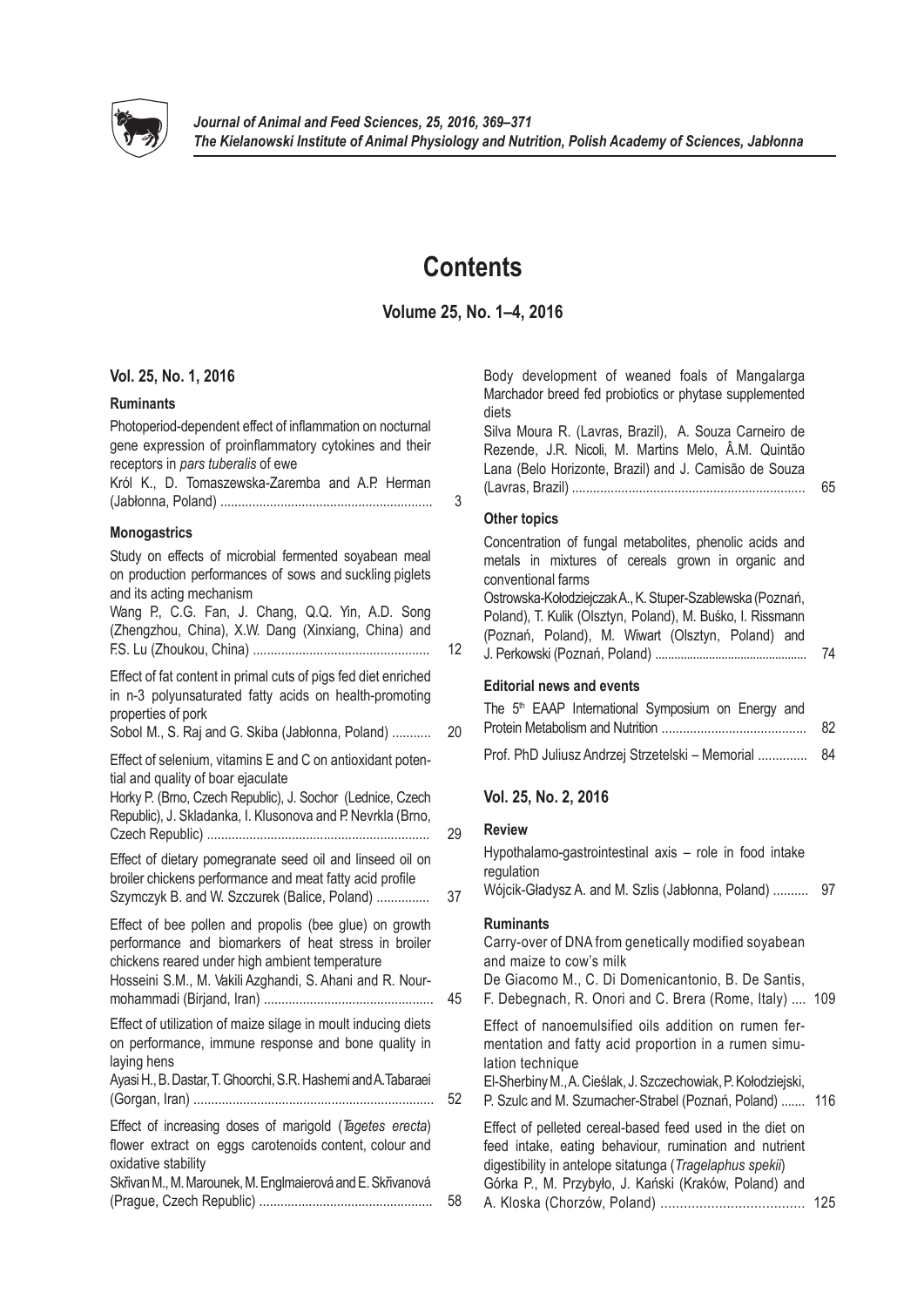Chemical composition and fermentation characteristics of feedstuffs for giraffes (*Giraffa camelopardalis*) in German zoos Gussek I., C. Große-Brinkhaus (Bonn, Germany), J. Hummel (Göttingen, Germany) and K.-H. Südekum (Bonn, Germany) ......................................................................... 134 **Monogastrics** Effects of feeding naturally contaminated diet with zearalenone, fumonisin and deoxynivalenol with or without yeast cell wall adsorbent on growth, vulva size and organ weights of gilts Liu N., L. Yang, W.R. Yang, S.Z. Jiang, G.G. Zhang, Q.S. Niu, X. Qian and Z.B. Yang (Tai-an, China) ............................. 145 Growth rate and metabolic parameters in young turkeys fed diets with different inclusion levels of methionine Kubińska M., J. Jankowski, J. Juśkiewicz (Olsztyn, Poland), K. Ognik, A. Czech (Lublin, Poland), J. Celej and Z. Zduńczyk (Olsztyn, Poland) ............................................................. 152 The apelin-13 influences the activity of pancreatic enzymes in young rats Antushevich H. (Jabłonna, Poland), M. Kapica (Lublin, Poland), A. Kuwahara, I. Kato (Shizuoka, Japan), A. Krawczyńska, A.P. Herman, B. Pawlina (Jabłonna, Poland) and R. Zabielski (Warsaw, Poland) .................... 160 **Other topics** Dried apple peel powder decreases microbial expansion during storage of beef, pork and turkey, and protects against carcinogen production during heat processing of ground beef Jensen G.S., V.L. Attridge (Klamath Falls, USA), D.V. Bratton, R.L. Reed and J.F. Stevens (Corvallis, USA) .................. 167 **Short communication** Effect of hybrid, inoculant and storage time on whole plant

nitrogen compounds and grain total zein content in maize silage

Duvnjak M., K. Kljak and D. Grbeša (Zagreb, Croatia) .... 174

### **Editorial news and events**

|  | 179 |
|--|-----|
|--|-----|

**Vol. 25, No. 3, 2016**

#### **Review**

Animal by-products for feed: characteristics, European regulatory framework, and potential impacts on human and animal health and the environment

| Jędrejek D. (Puławy, Poland), J. Levic (Novi Sad, Serbia), |     |
|------------------------------------------------------------|-----|
| J. Wallace (Aberdeen, United Kingdom) and W. Oleszek       |     |
|                                                            | 189 |

#### **Ruminants**

| performance, rumen fermentation and selected blood         |  |  |  |
|------------------------------------------------------------|--|--|--|
|                                                            |  |  |  |
| metabolites of Holstein calves                             |  |  |  |
| Rezapour M., Y. Chashnidel, E. Dirandeh, B. Shohreh (Sari, |  |  |  |
|                                                            |  |  |  |

| Selenium species in diet containing carnosic acid, fish and<br>rapeseed oils affect fatty acid profiles in lamb muscles<br>Rozbicka-Wieczorek A.J., M. Czauderna, E. Więsyk<br>(Jabłonna, Poland) and A. Radzik-Rant (Warsaw, Poland)<br>216<br><b>Monogastrics</b><br>Gut morphology of young pigs fed diets differing in<br>standardized ileal digestible threonine and wheat gluten<br>used as a source of non-essential amino acids<br>Święch E., M. Barszcz, A. Tuśnio and M. Taciak (Jabłonna,<br>226<br>Expression of 3ß-hydroxysteroid dehydrogenase and P450<br>aromatase in porcine oviduct during the oestrous cycle<br>Martyniak M., K. Zglejc, A. Franczak and G. Kotwica<br>235<br>Effect of gradual substitution of soyabean meal by Nigella<br>sativa meal on growth performance, carcass traits and<br>blood lipid profile of growing Japanese quail<br>Abd El-Hack M.E., M. Alagawany (Zagazig, Egypt),<br>M. Saeed (Faisalabad, Pakistan), M. Arif, M.A. Arain,<br>244<br>Z.A. Bhutto and S.A. Fazlani (Sargodha, Pakistan)<br>Effect of diets varying in the type of dietary fibre and its<br>combination with polyphenols on gut function, microbial<br>activity and antioxidant status in rats<br>Żary-Sikorska E. (Bydgoszcz, Poland), J. Juśkiewicz (Olsztyn,<br>Poland), A. Jundziłł and J. Rybka (Bydgoszcz, Poland)  250<br><b>Other topics</b><br>In vitro gas production and degradation kinetics of elephant<br>grass silage with dried tamarind residue<br>Menezes D.R., A.L. Barbosa (Petrolina PE, Brazil),<br>R.T.S. Rodrigues (Lavras MG, Brazil), F.N. Lista (Petrolina<br>PE, Brazil), T.V.C. Nascimento (Salvador BA, Brazil),<br>S.A. Moraes, M.A.Á. Queiroz (Petrolina PE, Brazil) and<br>259<br>Effect of dietary fibre and condensed tannins concentration<br>from various fibrous feedstuffs on in vitro gas production<br>kinetics with rabbit faecal inoculum | Genetic parameters of somatic cell score and lactose content<br>in goat's milk<br>Bagnicka E., M. Łukaszewicz (Jastrzębiec, Poland) and | 210 |
|------------------------------------------------------------------------------------------------------------------------------------------------------------------------------------------------------------------------------------------------------------------------------------------------------------------------------------------------------------------------------------------------------------------------------------------------------------------------------------------------------------------------------------------------------------------------------------------------------------------------------------------------------------------------------------------------------------------------------------------------------------------------------------------------------------------------------------------------------------------------------------------------------------------------------------------------------------------------------------------------------------------------------------------------------------------------------------------------------------------------------------------------------------------------------------------------------------------------------------------------------------------------------------------------------------------------------------------------------------------------------------------------------------------------------------------------------------------------------------------------------------------------------------------------------------------------------------------------------------------------------------------------------------------------------------------------------------------------------------------------------------------------------------------------------------------------------------------------------------------------------------------------------------|-----------------------------------------------------------------------------------------------------------------------------------------|-----|
|                                                                                                                                                                                                                                                                                                                                                                                                                                                                                                                                                                                                                                                                                                                                                                                                                                                                                                                                                                                                                                                                                                                                                                                                                                                                                                                                                                                                                                                                                                                                                                                                                                                                                                                                                                                                                                                                                                            |                                                                                                                                         |     |
|                                                                                                                                                                                                                                                                                                                                                                                                                                                                                                                                                                                                                                                                                                                                                                                                                                                                                                                                                                                                                                                                                                                                                                                                                                                                                                                                                                                                                                                                                                                                                                                                                                                                                                                                                                                                                                                                                                            |                                                                                                                                         |     |
|                                                                                                                                                                                                                                                                                                                                                                                                                                                                                                                                                                                                                                                                                                                                                                                                                                                                                                                                                                                                                                                                                                                                                                                                                                                                                                                                                                                                                                                                                                                                                                                                                                                                                                                                                                                                                                                                                                            |                                                                                                                                         |     |
|                                                                                                                                                                                                                                                                                                                                                                                                                                                                                                                                                                                                                                                                                                                                                                                                                                                                                                                                                                                                                                                                                                                                                                                                                                                                                                                                                                                                                                                                                                                                                                                                                                                                                                                                                                                                                                                                                                            |                                                                                                                                         |     |
|                                                                                                                                                                                                                                                                                                                                                                                                                                                                                                                                                                                                                                                                                                                                                                                                                                                                                                                                                                                                                                                                                                                                                                                                                                                                                                                                                                                                                                                                                                                                                                                                                                                                                                                                                                                                                                                                                                            |                                                                                                                                         |     |
|                                                                                                                                                                                                                                                                                                                                                                                                                                                                                                                                                                                                                                                                                                                                                                                                                                                                                                                                                                                                                                                                                                                                                                                                                                                                                                                                                                                                                                                                                                                                                                                                                                                                                                                                                                                                                                                                                                            |                                                                                                                                         |     |
|                                                                                                                                                                                                                                                                                                                                                                                                                                                                                                                                                                                                                                                                                                                                                                                                                                                                                                                                                                                                                                                                                                                                                                                                                                                                                                                                                                                                                                                                                                                                                                                                                                                                                                                                                                                                                                                                                                            |                                                                                                                                         |     |

Memorial of Professor Teresa Żebrowska ........................ 273

How does bacterial endotoxin influence gonadoliberin/

Tomaszewska-Zaremba D., A.P. Herman and K. Haziak

**Editorial news and events**

gonadotropins secretion and action?

**Vol. 25, No. 4, 2016**

**Review**

(Jabłonna, Poland) .............................................................. 283